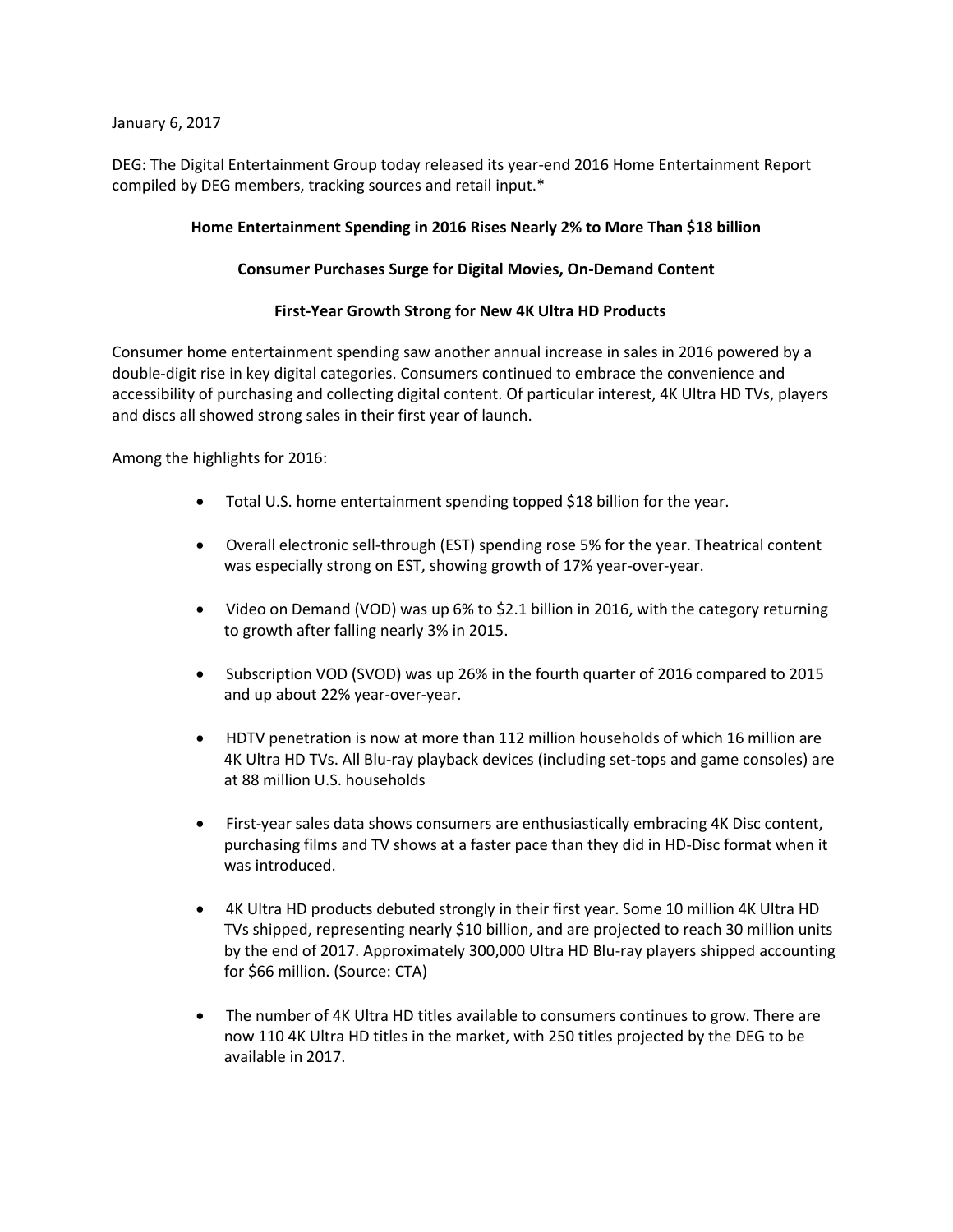• Among the best-selling titles overall (all formats) for 2016 are *Star Wars: The Force Awakens* (Walt Disney Studios), *Deadpool* (20th Century Fox Home Entertainment), *Zootopia* (Walt Disney Studios), *Batman V Superman: Dawn of Justice* (Warner Bros. Home Entertainment), *Finding Dory* (Walt Disney Studios), *The Martian* (20th Century Fox Home Entertainment), *Captain America: Civil War* (Walt Disney Studios), *The Good Dinosaur* (Walt Disney Studios), *Hunger Games: Mockingjay, Part 2* (Lionsgate) and *The Secret Life of Pets* (Universal Pictures Home Entertainment).

If you would like to discuss the DEG's Year-End 2016 Home Entertainment Report, please contact the DEG at 424-248-3809.

**\*Please note, these numbers are preliminary. Final numbers will be available in late January. Please contact the DEG for an updated version.**